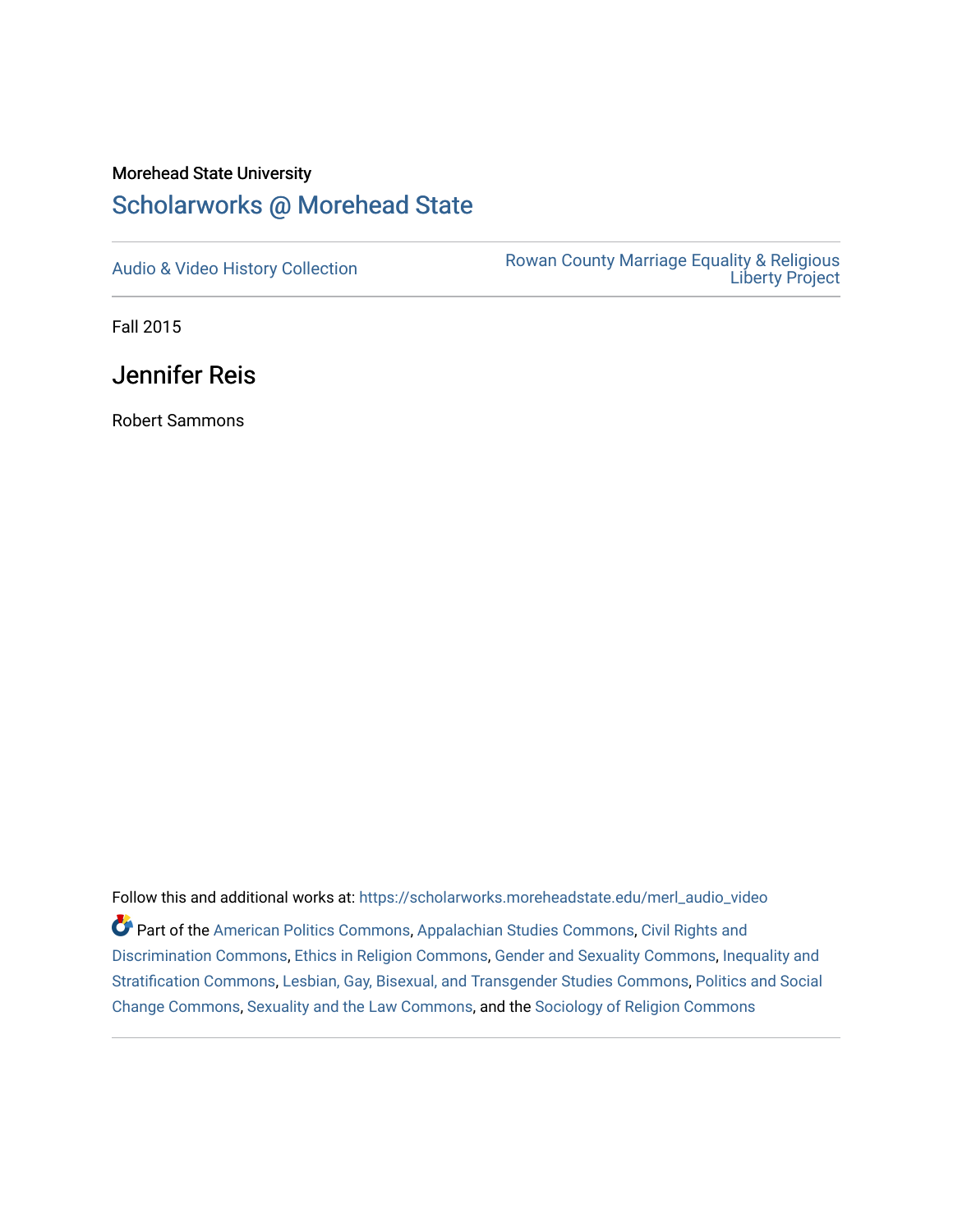## **Jennifer Reis**

Interviewer: This is a conversation with Jennifer Reis for the Kentucky marriage equality and religious liberty oral history project. We are in the Barber Room of Camden-Carroll Library on the campus of Morehead State University. It is 2 pm on October 25<sup>th</sup>, 2016. My name is Rob Sammons.

Hello, Jennifer. Thank you for agreeing to do this with us today. I'm gonna start out with a little bit of biographical information, just to get started. Where were you born and where did you grow up?

Response: Northeast Ohio. I was born in Canton, Ohio and then grew up in North Canton and Akron.

I: Jennifer, just to give us a little bit of background information, tell us a little bit about some of your childhood experiences growing up in that part of the world.

R: Well, I always say that I kinda grew up, well I did grow up in the Rust Belt. I came from a blue-collar family, factory worker and steel workers. Pretty close family on my mom's side. Not so much on my dad's side. But, you know, lived geographically close to my grandparents, my mom's parents. Spent a lot of time with them. Also, spent a lot of time with my great-aunt on my dad's side in more of an urban area, in Canton. So, a lot of time with family. I was lucky enough to be able to be outside a lot, be in the woods a lot, do a lot of kayaking and camping and stuff like that. I liked to read and do art and stuff like that. But small family, one brother.

I: What about your religious upbringing or any ideological background?

R: So, I was raised Catholic. I come from a family that, not so much my parents. My parents were Vatican II, so that refers to, you know, in the 60s, the liberalization of the Catholic church. But, my aunts, uncles, grandparents, great-aunts, were more conservative Catholic. And at one time I had three or four nuns and one priest in my family. And my brother would've become a priest had he not wanted a family. And my dad almost went into the seminary, so we were pretty Catholic. But we were raised pretty liberal. So, I always clarify that for people, because when I say my background the make assumptions that it was a conservative family when it wasn't.

I: So, would you consider yourself as having been a believer at that time, growing up?

R: I think of myself as an aesthetic Catholic. So, I believe in a higher power but I don't believe that there's a white man with a beard sitting on a cloud, and I don't believe in hell. I believe that humans always have need a mythology and that's one particular mythology.

I: What's your current occupation?

R: Well, I'm a gallery director. I'm also a college instructor. We have a minor in arts entrepreneurship, so I teach classes in that and arts administration, which is cultural nonprofit work. And I'm a working artist, so I do that as a side gig.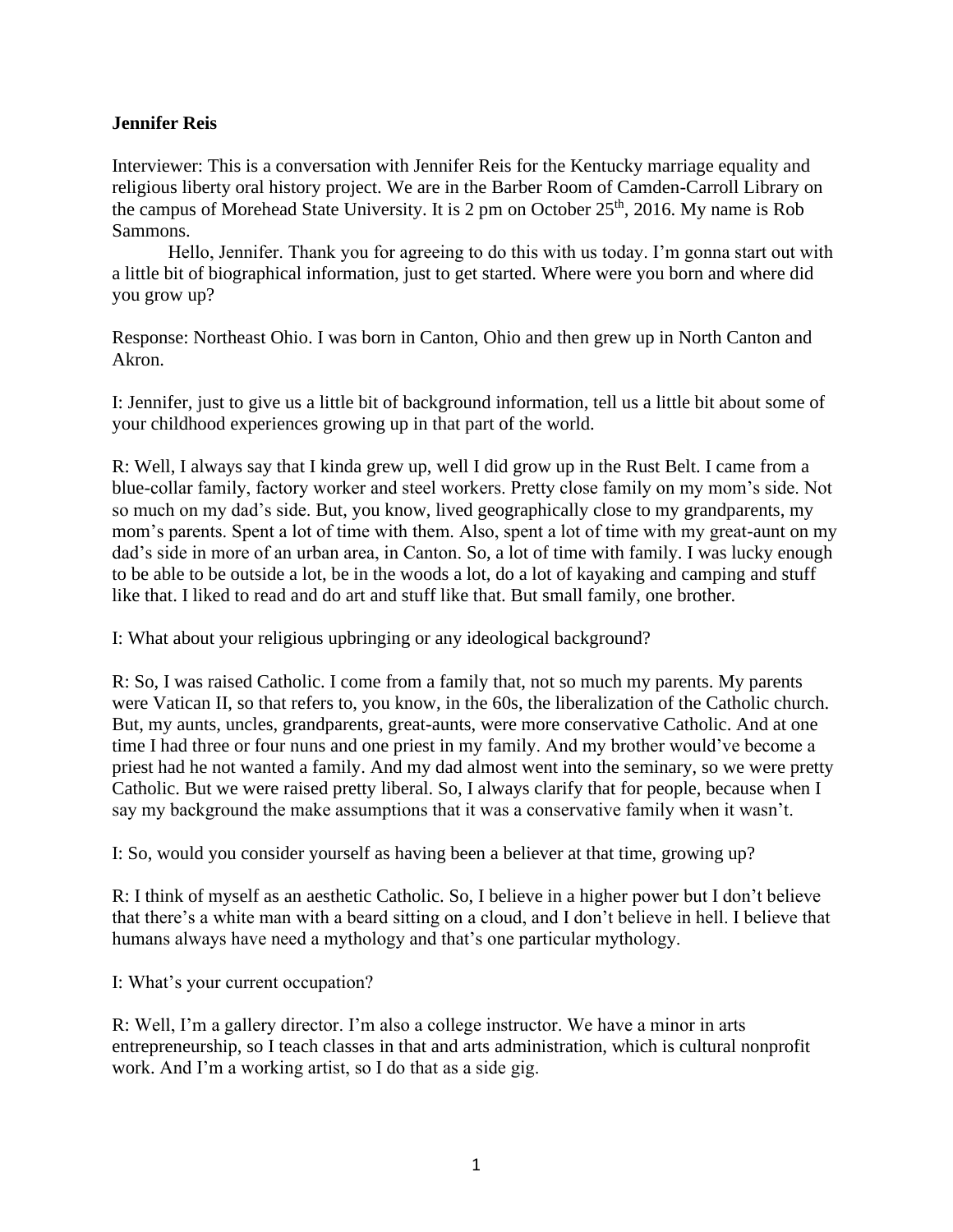I: How did you become involved in the religious liberty movement or the marriage equality movement?

R: Well, are we putting a date on this?

I: If you like.

R: Well, I've always, in my mind, fair is fair. In the United States, marriage is a legal and a financial agreement, and it's not tied to one religion. So, I guess since I was mature enough to think about it I've been involved. So, you can say from being, as far as my viewpoint on it, from, you know, being upper level high school student. If you would've asked me then I would've been like "yeah, okay." Specific to Morehead, Rowan County, you know, last summer is when I became active beyond signing a petition or agreeing with someone's Facebook posting or something like that. So, active active would've been last summer.

I: Before that, thinking into the past, was there some reason why you identified more so with one side of thing argument versus the other?

R: I think there's a couple reasons. Again, I've always been very passionate about things being fair for people, regardless of gender, sexuality, socioeconomic issues, issues of race, age. Anything like that that plays to not being an equal playing ground makes me very upset, and it always has. My parents were very, they came out of a political activism in the late 60s, and I was always raised that you treat people fairly, regardless of, sort of, the little identifiers that we may give to them. And you treat people with respect and how you would like to be treated. I also think that culturally, you know, going to art school, being in urban areas for most of my life before I moved to Morehead and the friends that I had and I have, I do have a personal tie into it. So, with things happening in Morehead, it was sorta the perfect storm of my already sort of philosophical mindset of things needed to be fair for everybody, hitting personal friendships, the people that I'm very close to, and also that it was happening in my chosen community. Because I've been here for 16, now going on 17 years. It was all of those three things colliding, you know, got me pretty interested in the whole situation.

I: Thinking back to last summer, how did you first react to the U.S. Supreme Court's decision on marriage equality?

R: Oh, I was thrilled. I was like "okay, great," you know. This is, you know, politicians were slow to get on board. The tide was turning. The Supreme Court made a decision that was based on the objective information, based on people being able to be treated fairly as a civil rights issue, which it is. So, I was very happy. I was excited about it.

I: Is that something you thought you would see at this juncture in life or did it seem distant still?

R: I think, for the past, I think, if you look over the past decade, I think that people could see that being something in the foreseeable future. I think you go back twenty, thirty years, not so much. I think a big thing that changed is that people started to, I don't wanna say be comfortable, but they felt like, that they at least needed to have a conversation with their family. So, then, because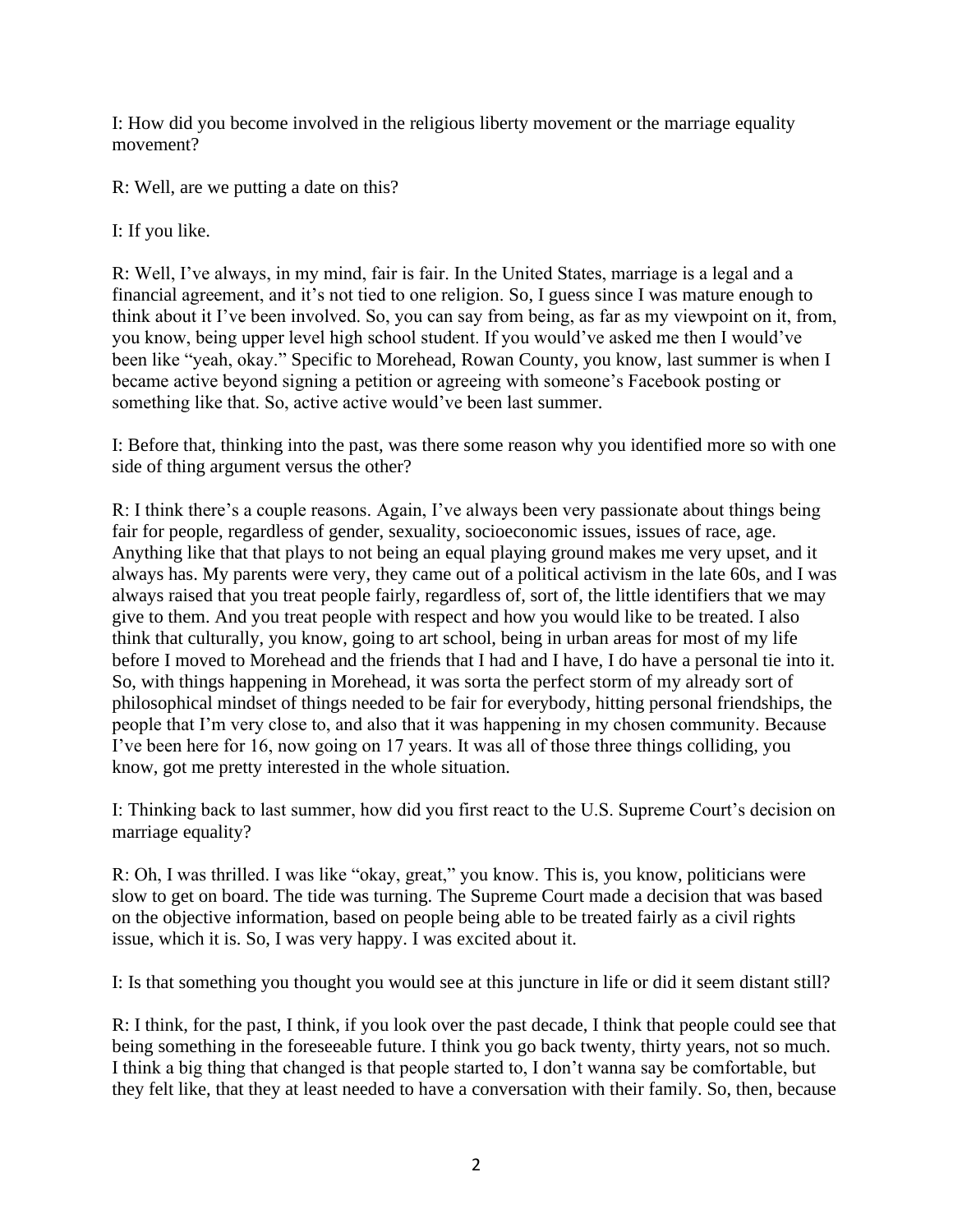of that, you had a domino effect of people, including politicians, understanding that their children may be gay, lesbian, transgender, whatever, whereas before I think that conversation might not have happened and things would've just been ignored. And so, when families had to confront the fact that people who they loved, were close to, were this way, then that brought upon a change of, sort of, attitude, towards it. Might not have been welcome news, but they had to deal with it. I think that really affected a lot of the ways politicians thought about it and dealt with it. A number of them went on record and said, well, you know, my son's gay, so, boom boom boom. Whereas, if that conversation hadn't happened or that information hadn't been put out there then, you know, their perspective may not have changed.

I: Again, thinking back to last summer, at what point did you decide to act upon the court's decision?

R: Well, I was looking through pictures before I came over here because my memory, you know, I recollect a lot about, like, August and September, but, like, earlier, especially because I had an overseas trip in the middle of it. But, I can tell you how it started. So, I saw something on Facebook where people said Kim Davis is refusing to sign this and that, we're going down there. And I got a little nervous and I don't know exactly why. I got a little nervous and I just thought to myself, like, okay, you know. Are you gonna go down there and this and that and if you go down there what are you gonna do and if such and so happens how will you react to that? So, what I decided to do is I was like okay, if I go down there I'm gonna have a point of going down there. And I'm not gonna make a sign as my point. So, I went to Dollar General and I bought a bunch of bottled water and some ice and I got a cooler and so I was like, okay. So, I'm gonna show up with this stuff and that's what I'm giving and if I feel like it's the place for me to stay, then I'll stay. So, I ended up, you know, dropping for the water and staying for a while. And then, there were a couple other meetups in my recollection, like, in late June. And the, in July, I ended up, I was actually in Spain for about a week and a half and that's when David's videos went viral and I remember telling my husband, I'm like this is blowing up back home. So, when we got back in late July and in August, I started being down there a lot. You know, it was convenient for me because it was on the way to work. So, to work and during lunch and, you know, on the way back home, then I could go. So, and I think it was worthwhile to do it. But I did think about it before I did it.

I: Okay. Specifically, what was your reaction to the Rowan County Clerk's decision not to issue the marriage license to either straight or gay couples?

R: Well, I was upset. I thought that she should leave her job. I thought it was a grandiose performance of entitlement. You know, we don't need to get into nepotism or anything like that but I do think that she was used to a certain, and is still used to a certain type of difference in treatment, and she took advantage of that. And I think it's wonderful to have values and stand for those values, but you cannot take money from the people you serve while at the same time denying them services. It was astonishing to me. So, that was just on, that was just my perspective hearing it. Going down there and being in the room when friends were being refused was very, very upsetting to me. So, you know, I think it's unfair. It was an unfair treatment of people, of a certain type of people, and then she decided to expand it out as, basically to cover herself. And she just should have quit. That would've been, if you want to protest, then that's a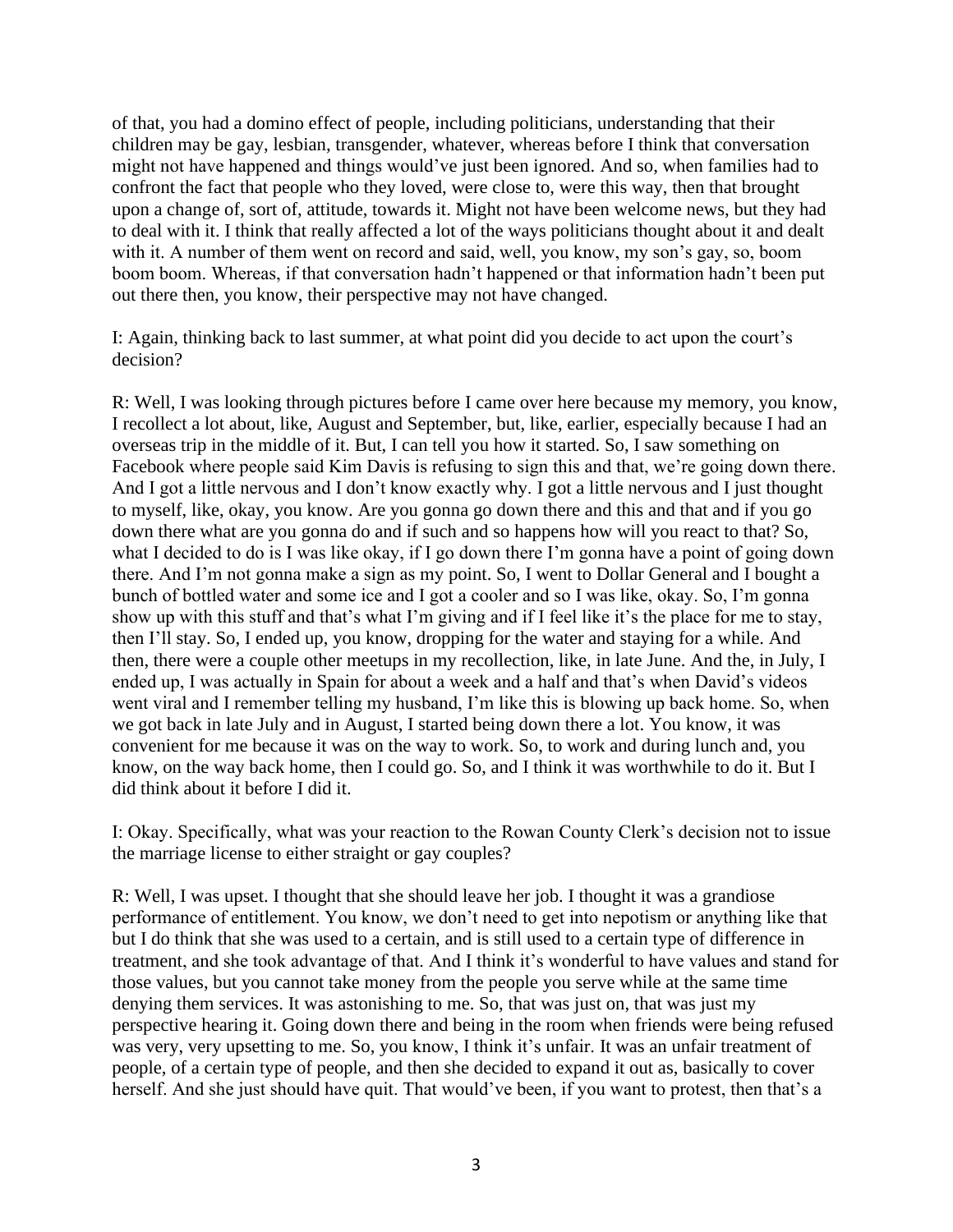great way to protest. You say "I totally disagree with this, I think it's wrong and, in protest, I am going to resign from the position and have an active political life or do whatever." So, that's my thought on that.

I: Were you an activist before these protests?

R: Well, I've always been politically engaged even in high school. Greenpeace and did Habitat for Humanity, involved in NOW. I've always been very, Planned Parenthood, Amnesty International, I just hosted a thing. So, yeah, I mean, I just believe that if you believe in something and you have the extra money and time, then you should make an investment in participating in the type of society that you want to have.

I: Earlier you mentioned a feeling of nervousness. Let's expand on that just a little bit by answering what do you think the environment was like? Did you feel safe?

R: I think I felt fine until the media circus came to town and a lot of outside people came in, where you had the nuts with the, in fact I was just thinking about the one guy, because I called the MSU police on him. He had the van that had all the fetuses and stuff on the side of it. And so, he was parked by the Sonic off of 60, and I called the cops and I said there is a vehicle obstructing, because it was. That is not a parking spot, you know. You can go park on a side road. Now, people won't see your nasty things, but that's fine. I did feel nervous in Huntington, or, I'm sorry, Ashland. Yeah. That was a level of crazy that I have not experienced before. So, but really, I thought, by and large, the protests that were here were respectful and calm until things started ramping up and you had outsiders come in. And I think that that was proven by the fact of the, you know, the most recent Pride festivals that we had here. And there was one person. One person. So, it's not really a local, you know, thing, that much. You know, they had to bus a lot of those people in. so, yeah, for the most part it was fine.

I: So, they bussed in persons on the other side of the issue?

R: Yes.

I: And the folks who were supporting marriage equality were faces you recognize?

R: For the most part. There were people who were coming in, say, from Lexington occasionally, or Mount Sterling, but it was only like one or two people. Yeah, so the people who were for marriage equality, I mean that was very much a grassroots county, Rowan County thing. But there were only like two people that I recognized, and they only showed up like once that were supporting Kim Davis.

I: Do you believe that your tactics and the tactics of others on the marriage equality side were effective? (pause) In specific, you mentioned that things were peaceful, it was a peaceful protest. Did that seem by design?

R: I think that there were people involved in the leadership, especially with the Rowan County Rights Coalition, who were very much about keeping the dialogue respectful and the actions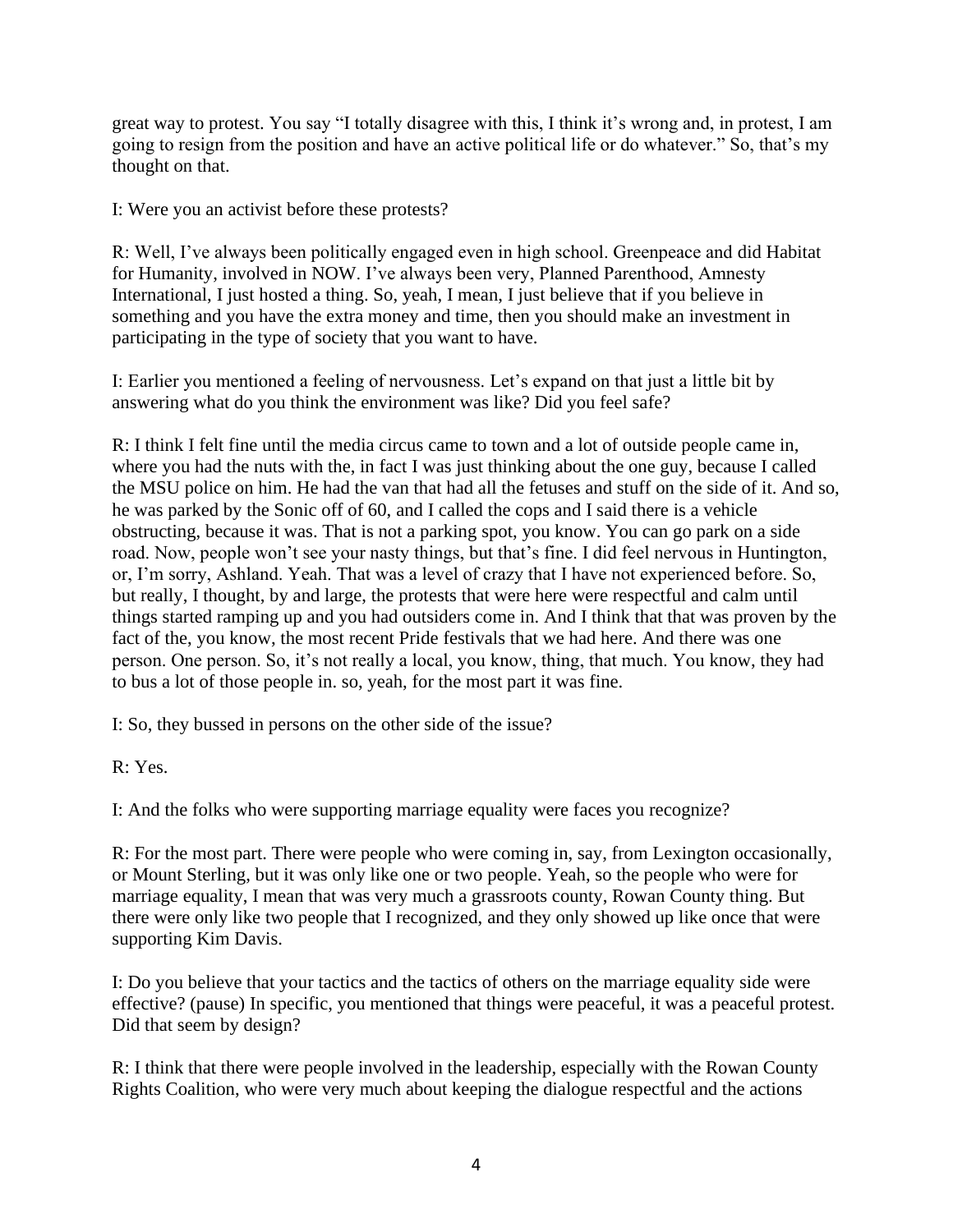respectful. So, by design, yes. I think that most of the people I knew involved with the marriage equality protests are by and large nice people. I mean, I think anybody can be pushed to be nasty, but, you know, I think that the attitudes and, as well as the slogans, and just the sort of coaching on, you know, you're not gonna get anything by being a jerk. There's no reason to get nasty because it's just gonna spiral downhill. So, like, when people were, you know, if someone drove by and yelled out something nasty, and people just wave and smile. And I do think that's the best way to deal with it. You may wanna run up and confront somebody but you're not gonna win. You're not gonna win an argument when someone is, like, that set in that kind of opinion. And again, it just, it didn't get nasty until, you know, there were just some oddballs that came out of the woodwork. And then, you know, all the media and stuff.

I: Looking back, what do you think you might have done differently?

R: Personally, I should've been interviewed more. I felt nervous about it. I felt like I was kinda, like, giving all that I could by sort of showing up and being supportive. All the media made me feel very, just nervous. And I was also afraid of getting my words twisted on me. So, I just kinda shied away from that. You know, having a full-time job, too, you know, there were limits on the amount of time that I could spend. So, I tried to be as supportive as I could but, you know. I tend to get sucked into work and stuff and that has to take precedence. I don't know if the organization could've done much more. I mean, it's the (pause) I think that it was a situation where the majority, everyone I talked to, and continue to talk to, because I travel around, you say Rowan County or Morehead and they go "oh." I was at a conference in Decatur, Illinois, about two weeks ago, and they're like "Where are you from?" And I'm like "Morehead, Kentucky." So, most people were very pro-marriage equality but then you get into our community and see those protests and then see what happened with our state election, and think I'm living in an alternative universe here. So, but that's Kentucky. So, we're still red when other polls show a lot of America going blue. We're still red. So, that's, I don't know how much more could've been done. I thought, by and large, the marriage equality protests were handled very well. They were very positive and they needed to happen.

I: What difference do you believe was made by your involvement?

R: Well, I think one difference was, I work with students. Art and design students. Graduate students in particular knew, and students who take my classes that I know, saw me there and knew it was okay for them to be there. I gave a student gas money to get back from Ashland. Worked our schedules out so we could go participate in things. I think that they, so, in that way, with what I see as the community that I serve, I thought it was important for me to show up and have them see me being there. Because, you know, if I, you know, talk the talk, walk the walk, sorta thing. Also, some students who I mentored were involved in the leadership of it and I thought it was very important to be supportive and to be there. If someone got upset, be there for them to talk to and stuff like that. I also think that, you know, I, you know, I'm not gay, and as a straight person, if I think that something is wrong, and someone is being mistreated, it doesn't matter if I am not like them totally. I need to show up and say this is not right. So, I think that was important.

I: Did you become involved with any of the organizations that sprang up as a result of this battle?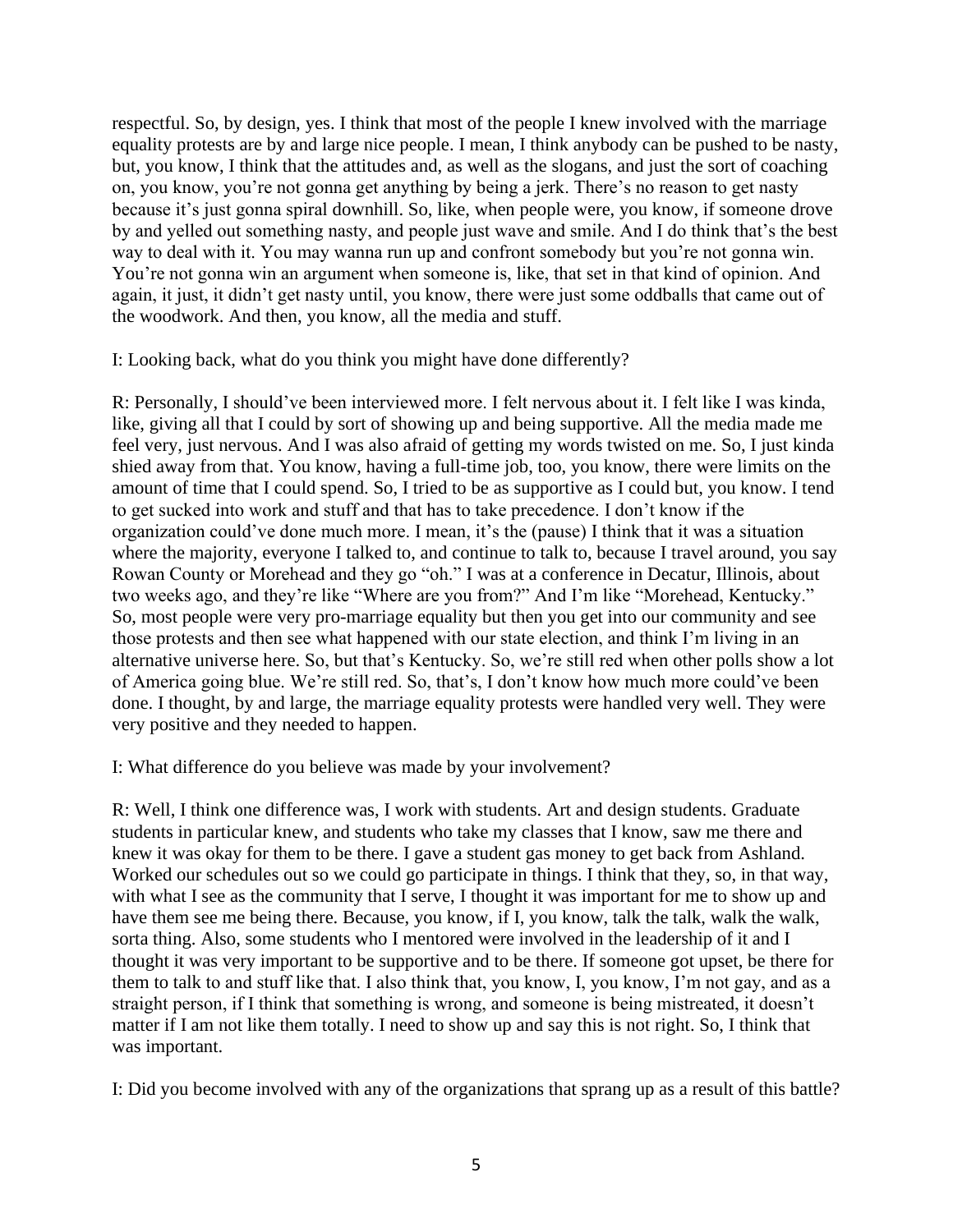R: No. I mean, through social media I did. Unfortunately, I was called away for a training on the day of the Pride festivals. I did help clean up a little bit, Morehead Pride when I got back into town. But, that was one of those things that is just a time thing. It's like, my job already takes up a significant amount of my time. So, I have to be strategic. So, I decided to spend my time on the ground instead of in meetings. I know that's kind of a rough, you know. It's just the decision I had to make.

I: Did you think that the Rowan County Clerk best represented the cause of religious liberty?

## R: On behalf of whom?

I: On behalf of the movement of religious liberty. So, someone in, on that side, looking at the Rowan County Clerk as a role model, as a figurehead, as a spokesperson. Was she the best person to be in that role?

R: I think, for a limited group of people. I think for people who are Apostolic, Pentecostal, Evangelicals, perhaps. I do know that, you know, there are a lot of people who didn't wanna be represented by somebody who is from that particular branch of religion and who looks in that certain way, because it is something that's pretty easy to dismiss and put into a stereotypical category, because you have some cultural indicators there. And her husband, certainly, participated in that. I don't know. I mean, I'm not of that. I think about my husband's family, who is conservative, traditional Catholic, at least some of them. They probably would have preferred someone like Mike Huckabee. Somebody who was probably a little bit more mainstream. Now, I know she really excited some people. But then there were other people who were like well, you know. Is this where we really are in the  $21<sup>st</sup>$  century? So, I can't really answer that as sort of a blanket answer.

I: Some folks have chosen to frame that question in that she is speaking from a authoritative position while having flaws in her own past. So, from that perspective?

R: Well, you know, yeah, that does. Is this the person who's gonna, you know, speak on a position of religious authority or purity? I just think that whole thing is just so complicated and bizarre to me. I did not, I was not raised in that religion where you talk about finding Jesus, because Jesus kinda never went away. You just knew He was in the, you know? I just think that that whole thing is very bizarre. I'm also, you know, I tend not to go to look at someone's personal choices. I look at what their actions are. So, as kind of bizarrely compelling as that all is, I think that the thing is her actions and her actions did not square with her job or the rule of the Supreme Court. She's getting paid \$80,000, which is more than I make and more than most of the people I know. And she cannot do a basic part of her job, and she kept her staff from doing it as well. So, honestly, I mean, her background does add an interesting twist to it, but my concern with her is the action that she chose in that job, which was, you know, not to release the licenses.

I: What should've been done to handle the situation?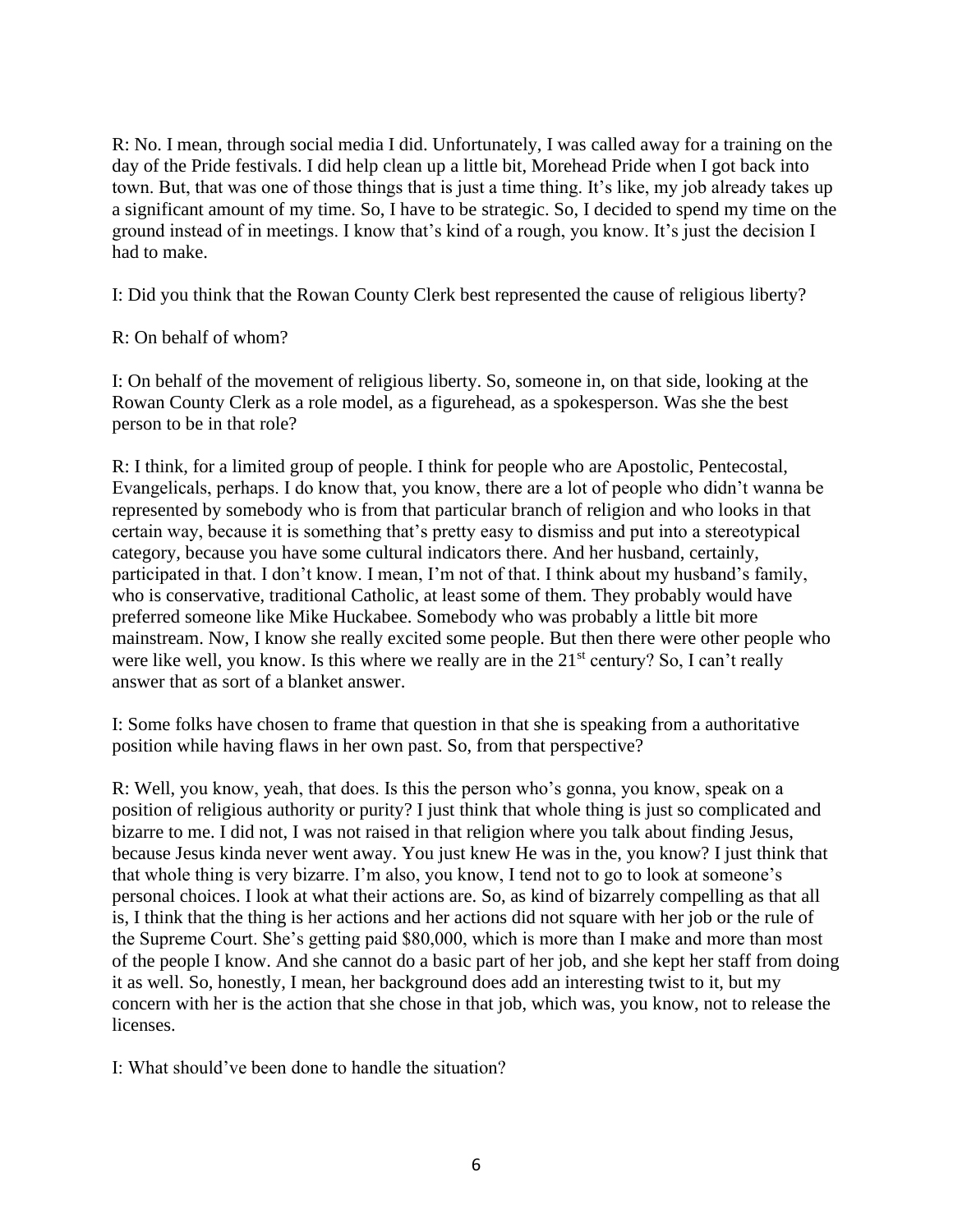R: Well, she should've done her job, number one. Number two, legal action should've been taken against her. Or pressure. I don't know, I'm not an authority on impeaching a public officer. I think that some things that I chose to not take seriously or to consider sort of a, oh well, that's just the way things are kind of, came front and center. Like, "Oh, we just do whatever we around here and it's just all fine and good." That was sort of like, kind of a slap in the face. I think even though, you know, it was a fair election and I'm not saying it was rigged, but, you know, it's a shame that, you know, Bevin was elected. But I think that it was a good thing for him to hitch his wagon to and I think it made a difference in that election, unfortunately. (pause) So, that's my opinion on what should've happened.

I: Do you believe the Rowan County Clerk deserved to be imprisoned?

- R: Oh, yeah.
- I: Was it adequate?

R: I think with her, to my recollection, when she gave permission for her staff to sign, then yeah. It was adequate. It was not the perfect solution that I would've wanted in an ideal world, but I am not the type of person who wants to see somebody being punished just for the sake of being punished, you know. I've always come at things from a very pragmatic perspective, and my issue was that everybody who was now allowed to get a marriage license was not being allowed to get a marriage license in the county. So, if that was going to happen, and that was happening, then sure, she should be released. I think she should've been fined. Again, I doubt that there's some sort of structure to fine a public official who doesn't want to do their job, but I think you need to take a hit. I'm sure she could've done some sort of fundraising to cover it. But I think there should've been some sort of monetary penalty.

I: What were your thoughts upon her release? Not just the fact that she was released, but the environment in which she was released into?

R: Are you talking about the Huckabee Cruz festival? Carter County festival? You know, a lot of political grandstanding, you know, reality TV show moment. I think that people can really get caught up into, you know, having a messiah moment. You know, it's just (pause) for the past year, and it seems to not go away, just all these sort of great TV moments, media moments, and that was just, like, here we go. I used to live in that county. So, but, you know, I mean, there's a certain audience for that and she tapped into that audience. Now, the other reason I'm glad they released her is because it was really adding to the martyr complex, which wasn't doing any good. So, I was happy. But, you know, I think, I mean, I was there in the courtroom after they, Bunning asked her the first time "will you do this?" and then she said no. and then, it was presented, "well will you allow your staff to do this?" And I did not see her say this because she was taken into another room, and she told her lawyers that she would not. So, the option that she eventually agreed to, she had. And so, then that's your choice. I mean, we make choices and we are supposed to be a nation of, we're a democratic nation based on laws and some sort of consensus on how we behave. And so, she made that choice. So, I'm glad she went to jail. Needed to happen. It's unfortunate that she did, because she just came out the same result as before she went in. Or she was given that option and she chose not to do it.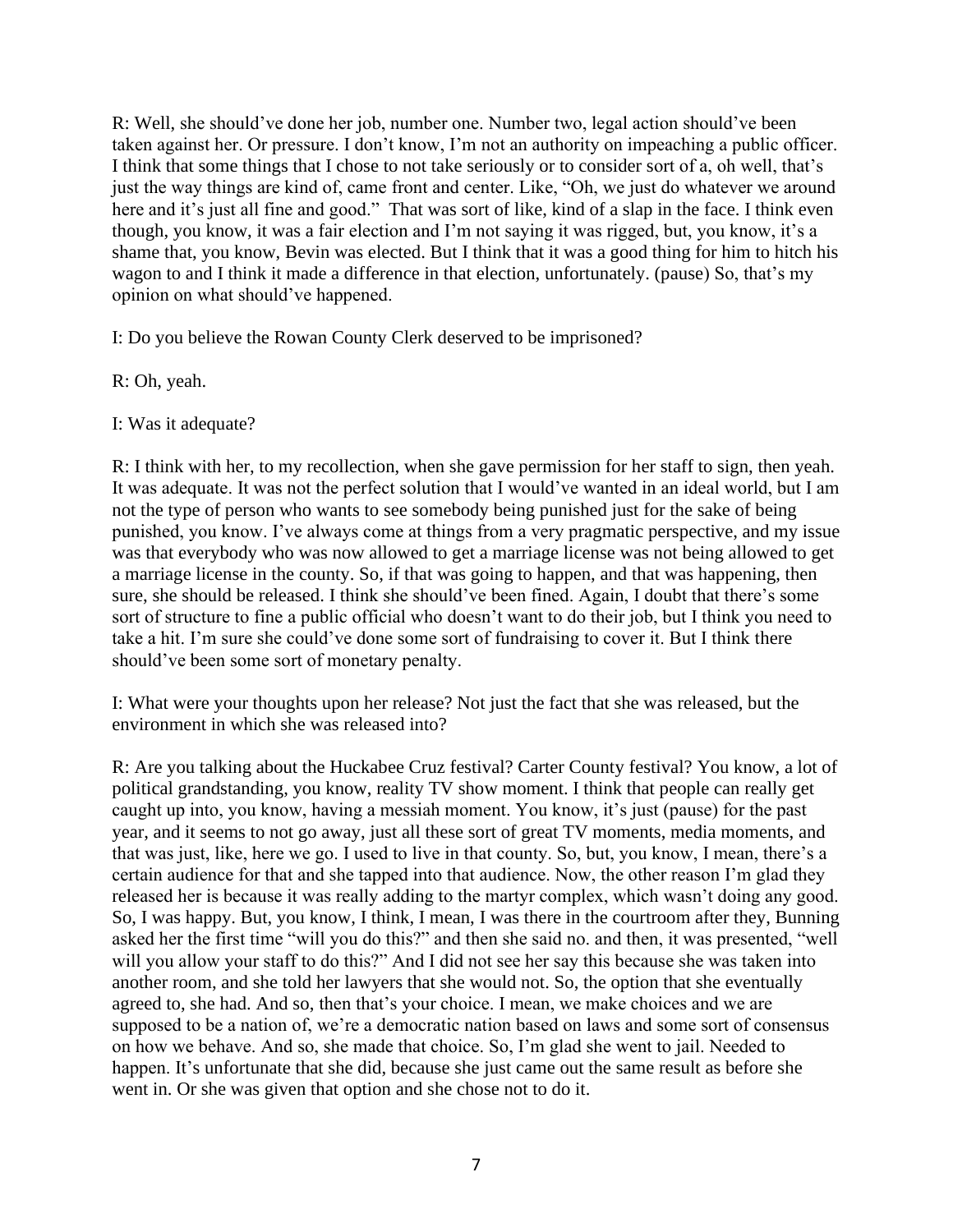I: For a moment, let's look specifically at our other elected local officials, not just in Rowan County but in Carter County as well. What are your thoughts on their reactions and their behaviors?

R: Well, the ones in Carter County I'm not that aware of. So, you want me to speak just to Rowan County?

I: Sure, but I'm just thinking about the spectacle which we saw in Carter County. Is that a common way that prisoners are released from jail?

R: Well, I will say this. When I moved from Cincinnati, which is not that far away, to here, in 2000, my mom said "you are moving down to the Bible belt, you know what that means." And I said no. And I feel like life has decided to teach me what that means. So, that's what I'll say about Carter County. There seems to be absolutely no distinction between the personal and the political and the professional. It's just all wrapped up in one thing. And religion is part of that personal thing that gets combined with all your choices.

I: As far as the Rowan County local officials, do you think they could've done anything differently?

R: Yeah. I think that there was, from an executive leadership position, in Rowan County, I think that there was a complacent and complicit environment.

I: In your eyes, was the media attention that this event received, was it appropriate?

R: I think it was something that needed to be reported on. I think that it was another opportunity to trot out a lot of stereotypes. I live near her church and the way that the New York Times described where I lived is not the way that it looks to me. But, so, that was, you know, that was just disturbing that it's just another, you know, opportunity to drag a bunch of old stereotypes out. However, I mean, all the players were there, so I mean, I don't blame them for taking the bait on that or going after it, because it's just so easy. I was happy, you know, some of the things that I read were thought, some were thoughtful. Some media actually went into the community. There were some articles in New York Times. NPR did a segment that was thoughtful. Some of it was the same old stuff. So, that was unfortunate. I was shocked, just personally, because I've never been in an environment where I've seen something like that happen. So, it has really changed my perspective on when something hits a community, and with our 24-hour news cycle, what that means to that community and how disruptive and disorienting that can be. I never thought about how that, what that was like until, you know, seeing it and, it was bizarre. It was a strange thing.

I: What's your opinion on the outcome of the religious liberty movement?

R: Well, I don't think that there's one particular outcome. I think, so there's a couple ways you can look at it. I think that there are people who are like, "we won!" Because in one county, or I don't know, maybe there's another one, you know, someone doesn't have to put their name on it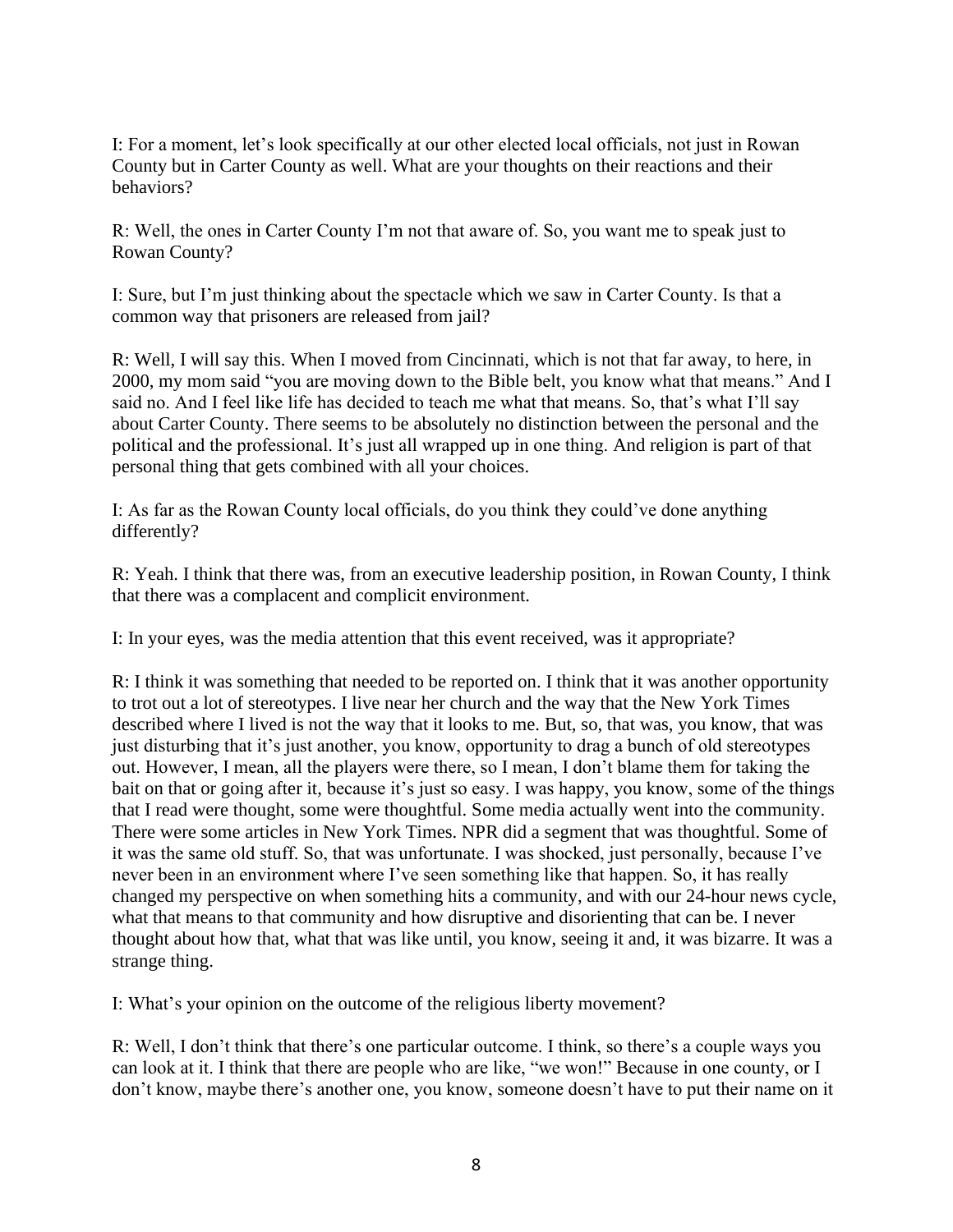if they don't want. Okay. Good for you on a micro level. That's on a micro level. On a macro level, they can still get married. So, I think, you know, a lot of this stuff is two steps forward, one step back. I think in a lot of ways our country had made a lot of progress on some issues. Race, gender, sexual orientation, particularly. But, whenever there's progress, there's some sort of resurgence, or backlash of anger and action. There's a variety of things we can say about America right now that shows that. So, I think that, that's my opinion about that outcome.

I: Similar question, only this time what is your opinion about the outcome of the marriage equality movement?

R: Well, I think that in America, right now, at least on paper, you can be an equal person and get the same protections, I won't even say benefits, legal, financial, health care protections of the person who you want to spend your life with. So, that's great. I don't believe in like, winners or losers, but, you know, that's where we need to be and that's where we are. Everything is not rosy, perfect, but at least, under the law, that's recognized. And that makes a major difference. And I think, culturally, people are catching up. I think in rural areas a little slower, but I think the majority of people do see it as a civil rights issue and not a religious issue, because it's not.

I: How has our community at large changed because of these events?

R: Well, I can tell you that my car registration is long overdue. (laughs) I mean, I will go in and eventually pay it, but I will try to give my check to Brian, who is the guy who was signing the marriage licenses while she was in jail. You know, I know that some people, so I've got a close friend that said this had fractured Rowan County forever and blah blah blah. I don't think so, and I think for a couple reasons. One, you know, my county is relatively the county that it was before this. But as a fairly religious, progressive, liberal person. The other thing is, I know people who I know were supporting Kim Davis. In fact, I changed my Facebook filters as to not offend some people who I was friends with, who I knew were, because of religious affiliations, pro-Kim Davis. But, you know, I'm still friendly with them. We just, if you live in a small town I think you make decisions on who you talk to. Who do you talk about what topic with? And you're also, again, you're, have some respect, you know. Treat each other kindly. And a lot of those people who were being quite nasty, again, were not from Rowan County. So, I didn't know them. I won't know them. They went away to wherever they came from. Even if they are from Bath County or Carter County, they're still, it's just not my community and I don't, you know, interact with them.

## I: Do you believe this debate is over?

R: Well, I think that the highest court in the land voted on it. I still think there are gonna be skirmishes about different things in the name of religious liberty, which I think is one of the more ironic names for a movement. I think it's gonna just take people watching what's going on, really thinking through, again, even if they're not one of the group, thinking "is this a fair way to treat somebody?" Because even if you're just being strictly self-oriented, it's a slippery slope. You can go after anybody for anything. The other thing is just being a decent human being, and if you see someone being treated in a wrong way, or someone's rights being taken away, I mean, that's what being an American is supposed to be about. We're supposed to value our individual